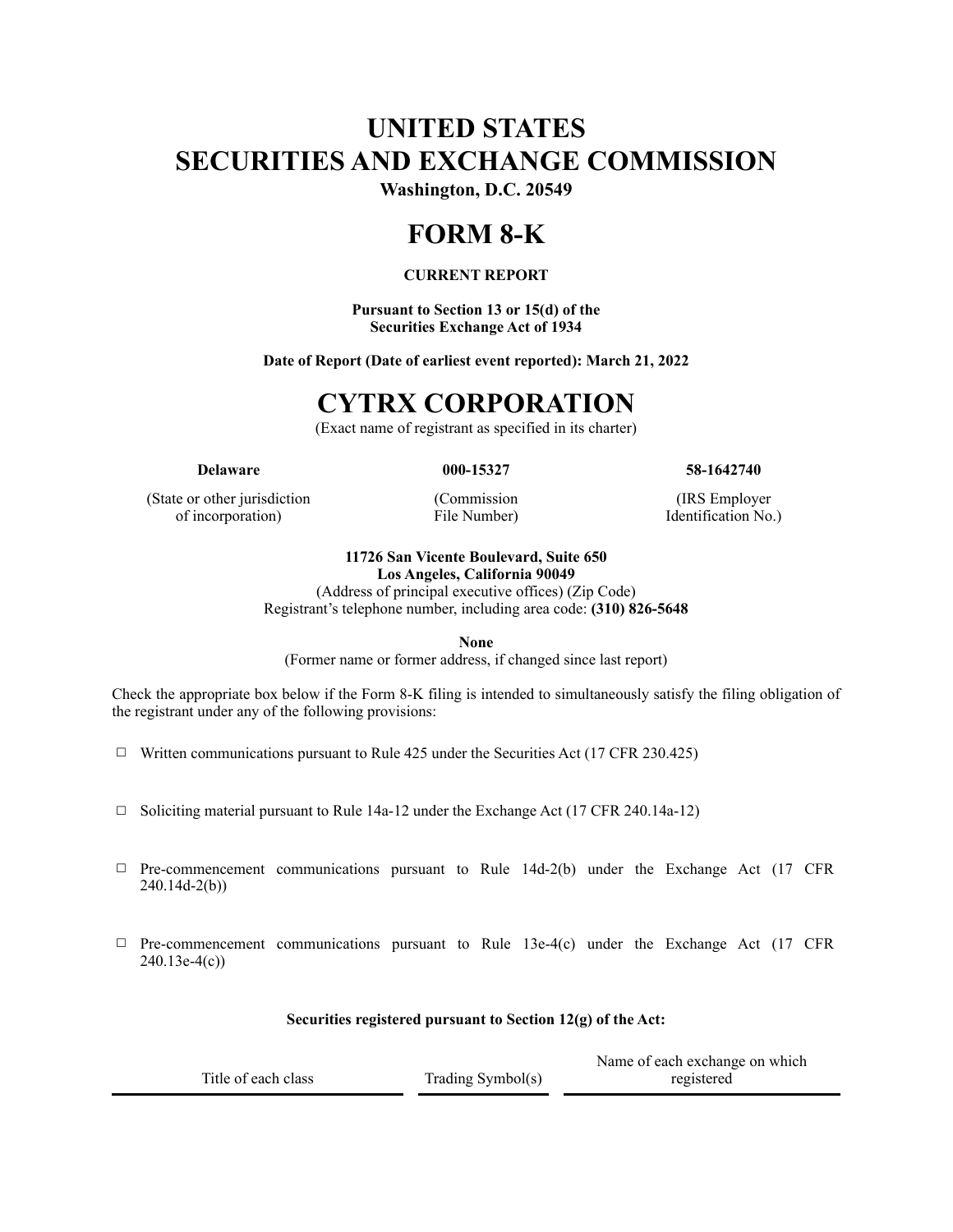#### **Common Stock, par value \$0.001 per share Series B Junior Participating Preferred Stock Purchase Rights**

**CYTR OTC Markets**

Indicate by check mark whether the registrant is an emerging growth company as defined in Rule 405 of the Securities Act of 1933 (§ 230.405 of this chapter) or Rule 12b-2 of the Securities Exchange Act of 1934 (§ 240.12b-2 of this chapter). Emerging growth company  $\Box$ 

If an emerging growth company, indicate by check mark if the registrant has elected not to use the extended transition period for complying with any new or revised financial accounting standards provided pursuant to Section 13(a) of the Exchange Act.  $□$ 

#### **Item 7.01. Regulation FD Disclosure.**

On March 21, 2022, CytRx Corporation (the "*Company*") issued a press release containing an open letter to its stockholders, attached hereto as Exhibit 99.1, regarding its recent corporate progress. The Company undertakes no obligation to update, supplement or amend the materials attached hereto as Exhibit 99.1.

In accordance with General Instruction B.2 of Form 8-K, the information in this Item 7.01 of this Current Report on Form 8-K, including Exhibit 99.1, shall not be deemed "filed" for the purposes of Section 18 of the Securities Exchange Act of 1934, as amended (the "*Exchange Act*"), or otherwise subject to the liabilities of that section, nor shall it be deemed incorporated by reference in any filing under the Exchange Act or the Securities Act of 1933, as amended, except as shall be expressly set forth by reference in such a filing. Furthermore, the furnishing of information under Item 7.01 of this Current Report on Form 8-K is not intended to constitute a determination by the Company that the information contained herein, including the exhibits hereto, is material or that the dissemination of such information is required by Regulation FD.

#### **Item 9.01. Financial Statements and Exhibits.**

(d) Exhibits

| Exhibit<br><b>Number</b> | <b>Description</b>                                                             |
|--------------------------|--------------------------------------------------------------------------------|
| 99.1                     | Press Release, dated March 21, 2022 (furnished herewith pursuant to Item 7.01) |
| 104                      | Cover Page Interactive Data File (formatted as Inline XBRL)                    |